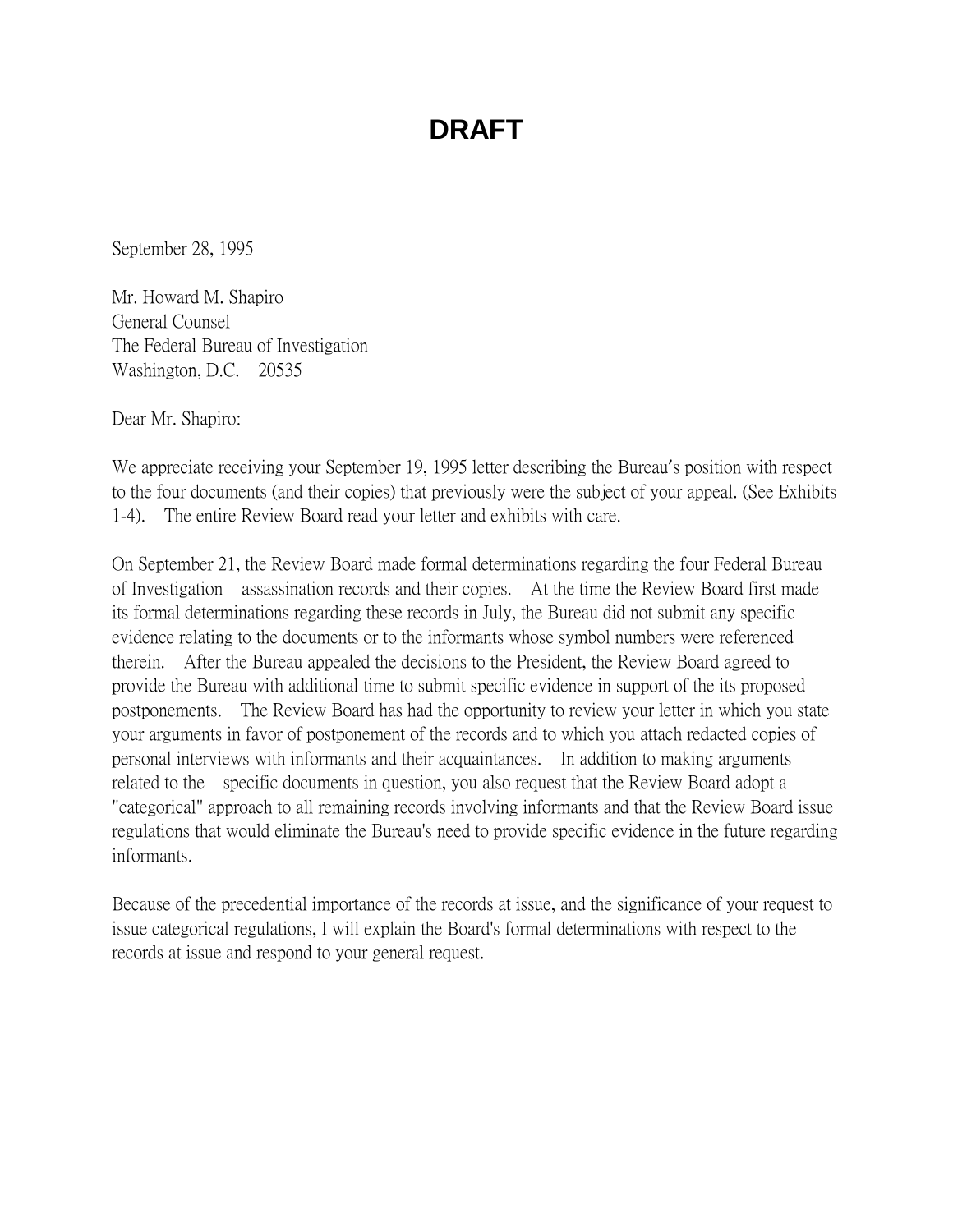Mr. Howard Shapiro September 28, 1995 Page 2

#### The Four Records at Issue

#### Exhibit 1: 124-10119-10078.

The Bureau was unable to locate any descendants or relatives of this informant who died in 1979, and you expressed "no further objection to disclosure" of the document. Due to the lack of the clear and convincing evidence needed to support a postponement, and given the Bureau's waiver of any further objection, the Review Board voted unanimously to open the record in full.

### Exhibit 2: [1](#page-1-0)24-10070-10354.

Exhibit 2 provides a significant lead on the question whether there was any complicity on the part of Dallas police officials in the death of Lee Harvey Oswald. Dated only two days after Oswald was murdered in the Dallas Police Department building, the document is an "urgent" cable to Director J. Edgar Hoover from the Special Agent-in-Charge of the Houston office. The portions of the document that already have been made public reveal that the FBI informant (whose symbol number is redacted), reported that a longstanding female acquaintance of the informant (whose name -- or alias -- is redacted) was reputedly a "fixer" between the Dallas police and the "criminal element."<sup>[2](#page-1-1)</sup> The document reports that the informant called the fixer and asked her questions about the murder of Oswald while he was in Dallas police custody. The informant wanted to know whether it was an "accident" that Ruby had shot Oswald, or whether there was anything more to the story. The document reveals that the fixer believed that there was more to the story than had been disclosed, but was reluctant to talk at that time.

The murder of Lee Oswald has prompted substantial discussion on the question whether his murderer, Jack Ruby, acted alone, or at the behest of organized crime, or with the possible assistance of his

<span id="page-1-0"></span> $\overline{\phantom{a}}$ Record number 124-10108-10142 is a duplicate of this record, and the Review Board made the same determinations with respect to it.

<span id="page-1-1"></span><sup>2</sup>The phrase "between Dallas police and criminal element" remains redacted on the copies of this record now publicly available; however, the FBI has agreed to release this phrase. *See* copy attached at Tab C of your Petition for Postponement Under Section 9(d) of the President John F. Kennedy Assassination Records Collection Act of 1992, dated August 8, 1995, and page 10, footnote 13 of our August 11, 1995 Reply.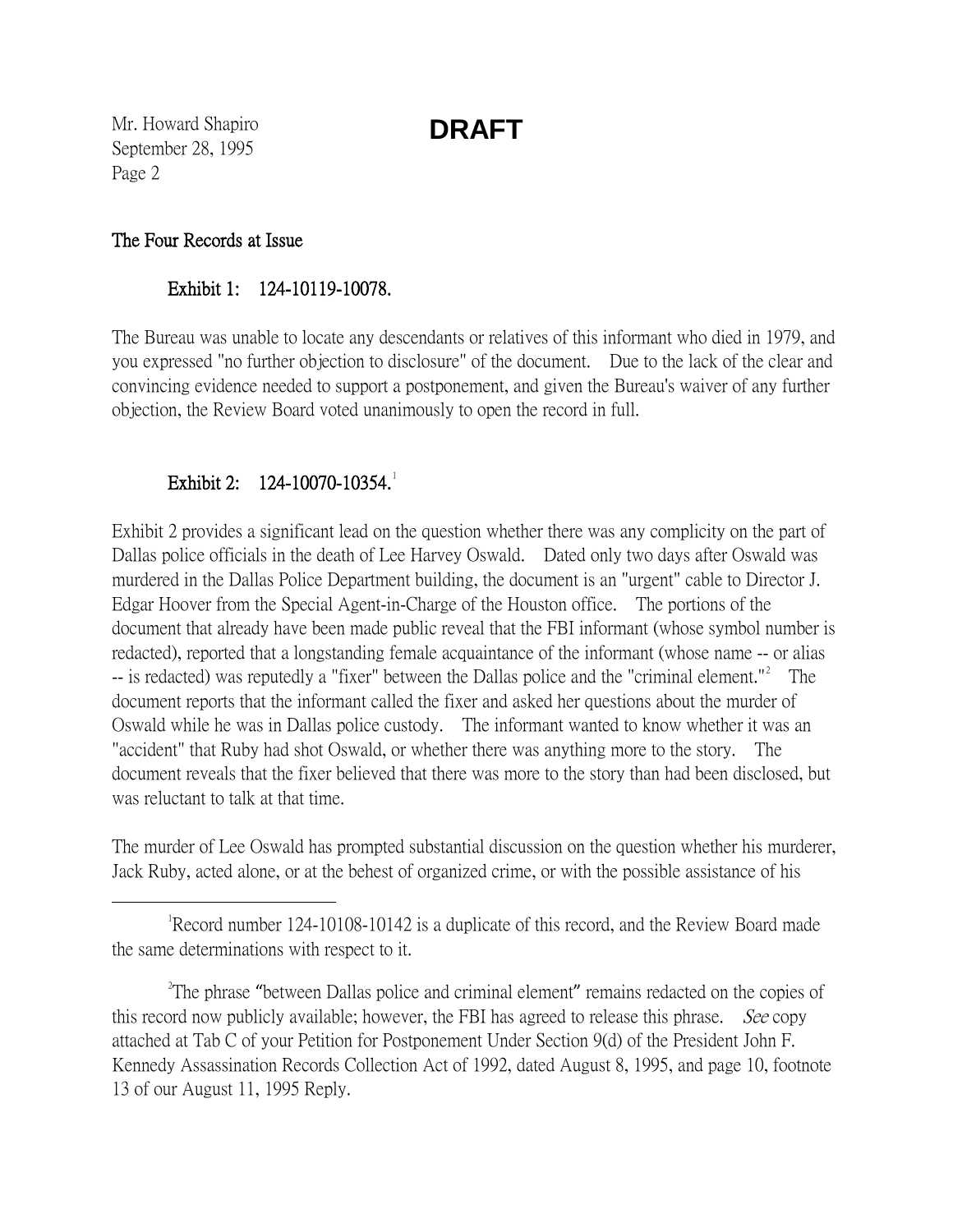Mr. Howard Shapiro September 28, 1995 Page 3

contacts in the Dallas police force. Although the Review Board takes no position on the merits of these important issues, it does believe that the document in question clearly is relevant and material to a resolution of them. There is, in short, a very high public interest in this record.

There are three subjects redacted in the document: the symbol number of the former informant, the name (or alias) of the fixer, and the occupation of the fixer. The only evidence provided in support of their postponement by the Bureau consists of an FD-302 report by a Dallas, Texas, FBI agent who conducted an interview with the former informant. In the words of the FBI agent, the informant "does not want his name, telephone number or other identifying information disclosed as to do so would be detrimental to himself, his family and his business."

Since the document does not reveal the identity of the informant, but rather the informant symbol number, the Bureau has a two-pronged responsibility. It must provide clear and convincing evidence, first, that the release of the redacted information would in fact lead to the disclosure of the informant's identity, and second, that the disclosure of the identity would lead to harm. The Board believes that the Bureau did not meet its burden in either case. The Bureau provided no evidence that the release of the redacted information would lead to the disclosure of the identity of the informant, and rather than provide evidence of harm in the event that the identity were disclosed, the Bureau simply repeated the assertions of harm voiced by the informants themselves without providing any corroborating evidence.

Based upon the evidence presented to it, the Review Board voted, unanimously, to release the name and occupation of the fixer (regarding whom no evidence was offered) $\delta$  and to release the prefix and suffix of the informant's symbol number. The only information to be postponed is the numerical portion of the informant's symbol number. The Board decided to redact this portion of the symbol number because it would provide very little (if any) useful information to the public and it would preclude any possible basis for arguing that the release of the number would disclose the identity of the informant.

<span id="page-2-0"></span> $\frac{1}{3}$ Important additional grounds for the release of this information are found at pages 11-12 of our August 11, 1995 Reply.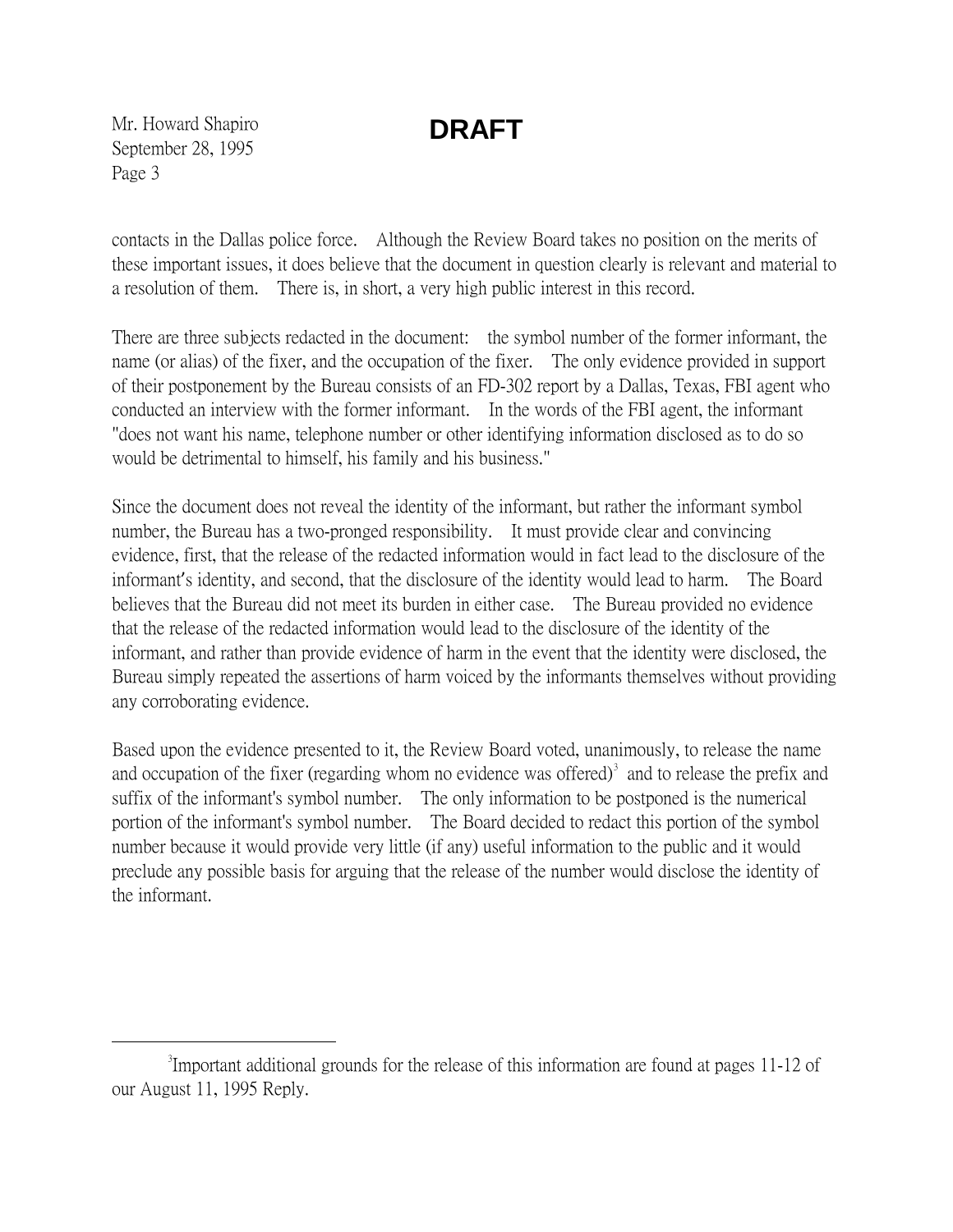Mr. Howard Shapiro September 28, 1995 Page 4

### Exhibits 3 and [4](#page-3-0): 124-10184-10256 and 124-10244-10077.<sup>4</sup>

Exhibits 3 and 4 discuss, in part, a small Communist Party meeting at the home of Ms. Genne Kuhn in Wheeling, West Virginia. In December, 1963, Ms. Kuhn had invited five persons to her home to hear a talk by her guest, Arnold Johnson, who was then the Public Relations Director of the Communist Party USA. The documents disclose that three of the five invitees who gathered to hear Mr. Johnson were FBI informants. Your September 19 letter to the Review Board further discloses that two of the informants were married to each other, that both are now living, and that the third informant is deceased. One of the documents also discloses that, at one point, a smaller meeting included only Mr. Johnson, Ms. Kuhn, and two of the three FBI informants.

Although the Bureau provided statements from two living informants (the husband and wife team) and a statement by relatives of the third requesting continued non-disclosure, the Bureau did not demonstrate why releasing the symbol numbers in these two documents would make it any more likely that the informants' identities would be revealed.

Exhibit 3 also discloses other information about some additional Communist Party activities and two file numbers. The Bureau did not make any argument showing how the release of this information would tend to disclose the identity of the informants, given what has already been released, nor did it offer any basis for postponing the file numbers.

Accordingly, the Review Board voted, unanimously, to release all of the information in the two documents, including the file numbers,<sup>[5](#page-3-1)</sup> except for the numerical portion of the informants' symbol numbers.

### The Review Board's Response to the Bureau's Request for a Categorical Approach

<span id="page-3-0"></span> $\frac{1}{4}$ Record numbers 124-10035-10065, 124-10243-10367, 124-10232-10345, 124-10170-10064, and 124-10006-10342 are duplicates of record number 124-10244-10077, as to which the Review Board made the same determinations.

<span id="page-3-1"></span><sup>&</sup>lt;sup>5</sup>Additional grounds for the release of the file numbers are provided on page 9 of our August 11, 1995 Reply.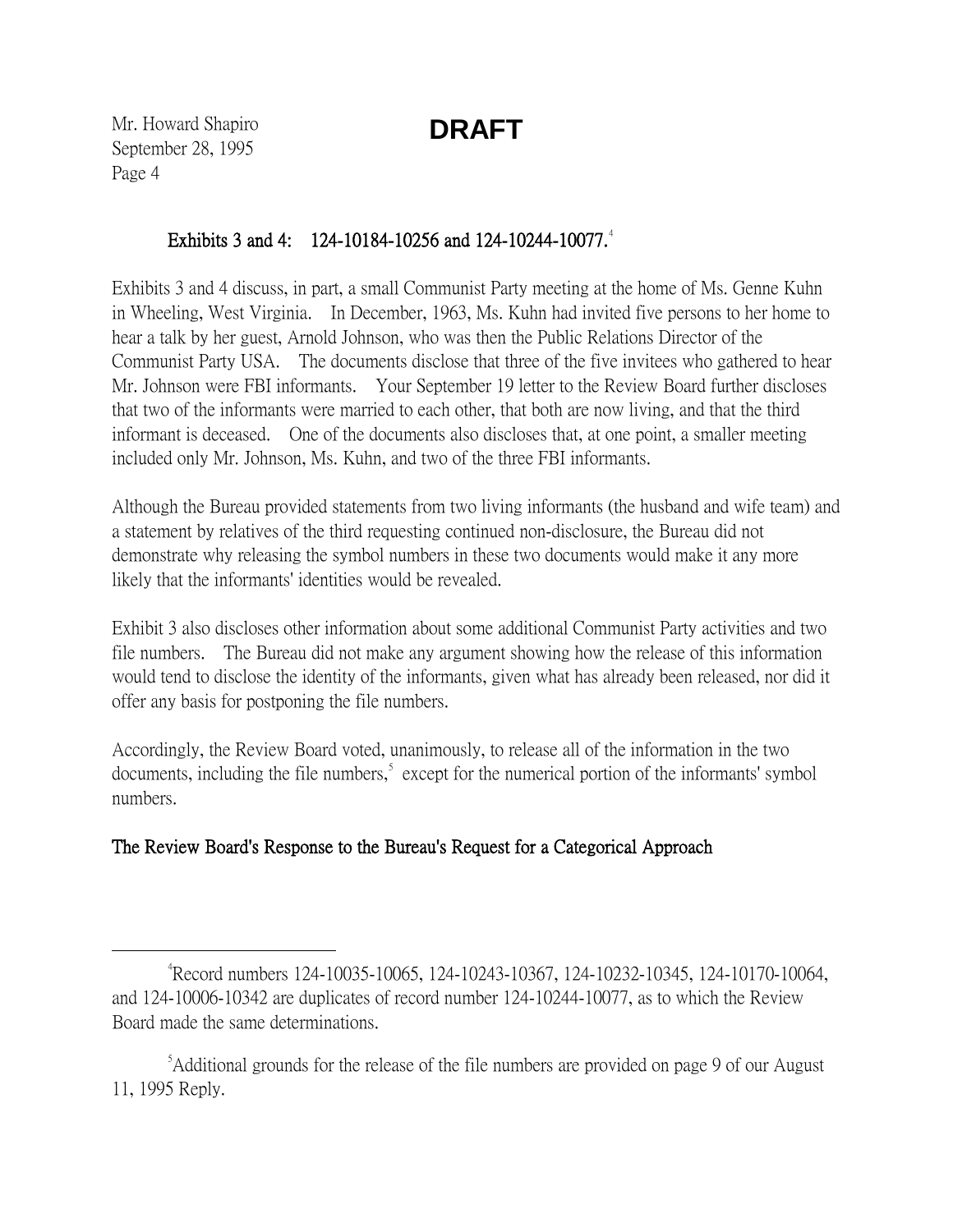Mr. Howard Shapiro September 28, 1995 Page 5

The Bureau reported it had expended more than 300 manhours gathering information on the four informants. In order to avoid such expenses in the future, the Bureau suggested that the Review Board "adopt a categorical approach when determining whether to postpone disclosure of all similar records." This "categorical approach" constitutes, of course, a significant revision from the Bureau's previously stated willingness to "be prepared with particularity to defend a particular piece of information and the necessity of its not being divulged."[6](#page-4-0) Rather than adopting a categorical approach, the Review Board looked to the JFK Act. The JFK provided, in relevant part, that

Disclosure of assassination records or particular information in assassination records to the public may be postponed subject to the limitations of this Act if there is clear and convincing evidence that . . . .

(4) the public disclosure of the assassination record would compromise the existence of an understanding of confidentiality currently requiring protection between a Government agent and a cooperating individual or a foreign government, and public disclosure would be so harmful that it outweighs the public interest . . . .

44 U.S.C. 2107.6.

The Review Board respectfully declines to adopt the suggestion that a categorical approach be adopted. We make the following observations in response to the Bureau's concerns regarding its expenditure of resources:

First, the Bureau seems to have devoted part of its effort to obtaining informant confirmation that they had "an understanding of confidentiality" within the meaning of Section 6.4 of the JFK Act. The Review Board did not question the original existence of such an understanding with these informants. Indeed, the Review Board stated in its August 11, 1995 Reply to the President that for the postponements at issue, "the Review Board accepts that the use of informant symbol numbers or the existence of an informant file provides evidence that the informant in question was assured some measure of confidentiality." $\frac{1}{2}$ 

 $T$ Page 6, footnote 8 of our August 11, 1995 Reply.

<span id="page-4-1"></span><span id="page-4-0"></span> $\overline{\phantom{a}}$  $\degree$ Hearing Before the Senate Comm. On Governmental Affairs on S.J. Res. 282 to Provide For the Expeditious Disclosure of Records Relevant to the Assassination of President John F. Kennedy, 102d Cong., 2d Sess. 64 (1992) (statement of the Hon. William S. Sessions).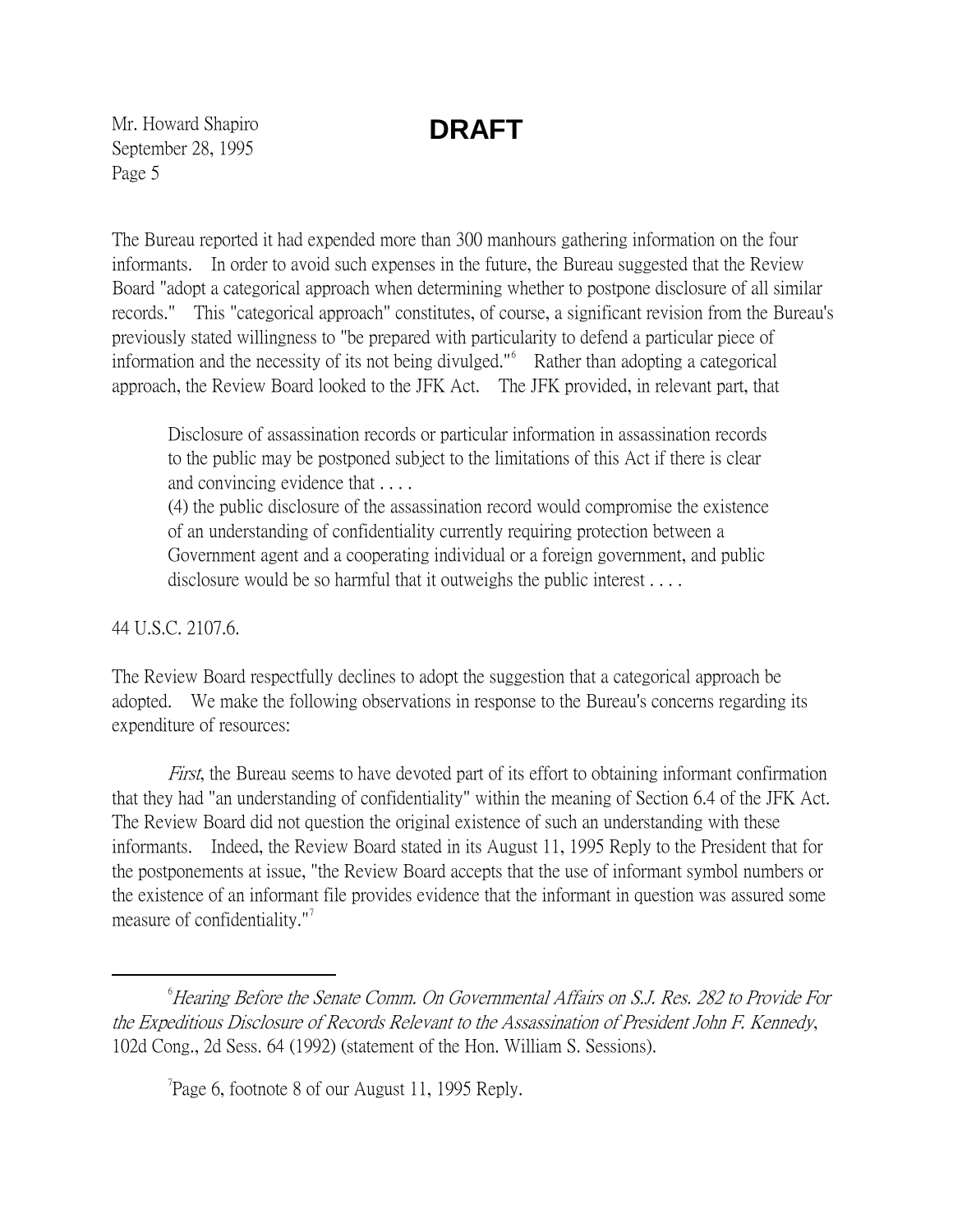Mr. Howard Shapiro September 28, 1995 Page 6

Second, interviews with former informants that simply recount their discomfort with the disclosure of their identities provide little probative information, particularly when there is no reason to believe that the disclosure of all (or part) of a symbol number would reveal the identity. If, on the other hand, a former informant had specific information that identified particular harms or specific circumstances, the Board would be interested in receiving such information.

*Third*, the Bureau devoted some of its resources to tracking down distant descendants of deceased informants. The Review Board believes that such efforts will provide little probative information and would recommend that the Bureau not undertake such efforts.

Fourth, the Bureau continues to withhold from the Review Board evidence from the Bureau's least expensive and most probative source: the informant's source file. Rather than track down an informant to determine what kind of understanding of confidentiality he or she had, the Bureau might simply have shown the Review Board (or staff) a copy of the agreement. Indeed, the Review Board was struck by the Bureau's reluctance to provide copies of confidentiality agreements with informants who insisted that they had signed comprehensive non-disclosure agreements. Similarly, the source file would seem to provide the best evidence of whether the informant at issue had provided information on dangerous persons who might subsequently be inclined to cause harm.

The Review Board continues to be interested in receiving evidence on whether the informant is still living,<sup>[8](#page-5-0)</sup> whether there is any corroborating evidence of any harm that could befall the informant if his or her identity were disclosed, and, very importantly, whether the disclosure of the redacted information in the documents under review would in fact disclose the identity of the informant.

I trust that this response will provide you with some useful guidance regarding the Review Board's understanding of these matters.

Very truly yours,

John R. Tunheim Chairman

<span id="page-5-0"></span> <sup>8</sup> We understand that, in the large majority of cases, this information is retrievable from computer databases without directly contacting the former informants.